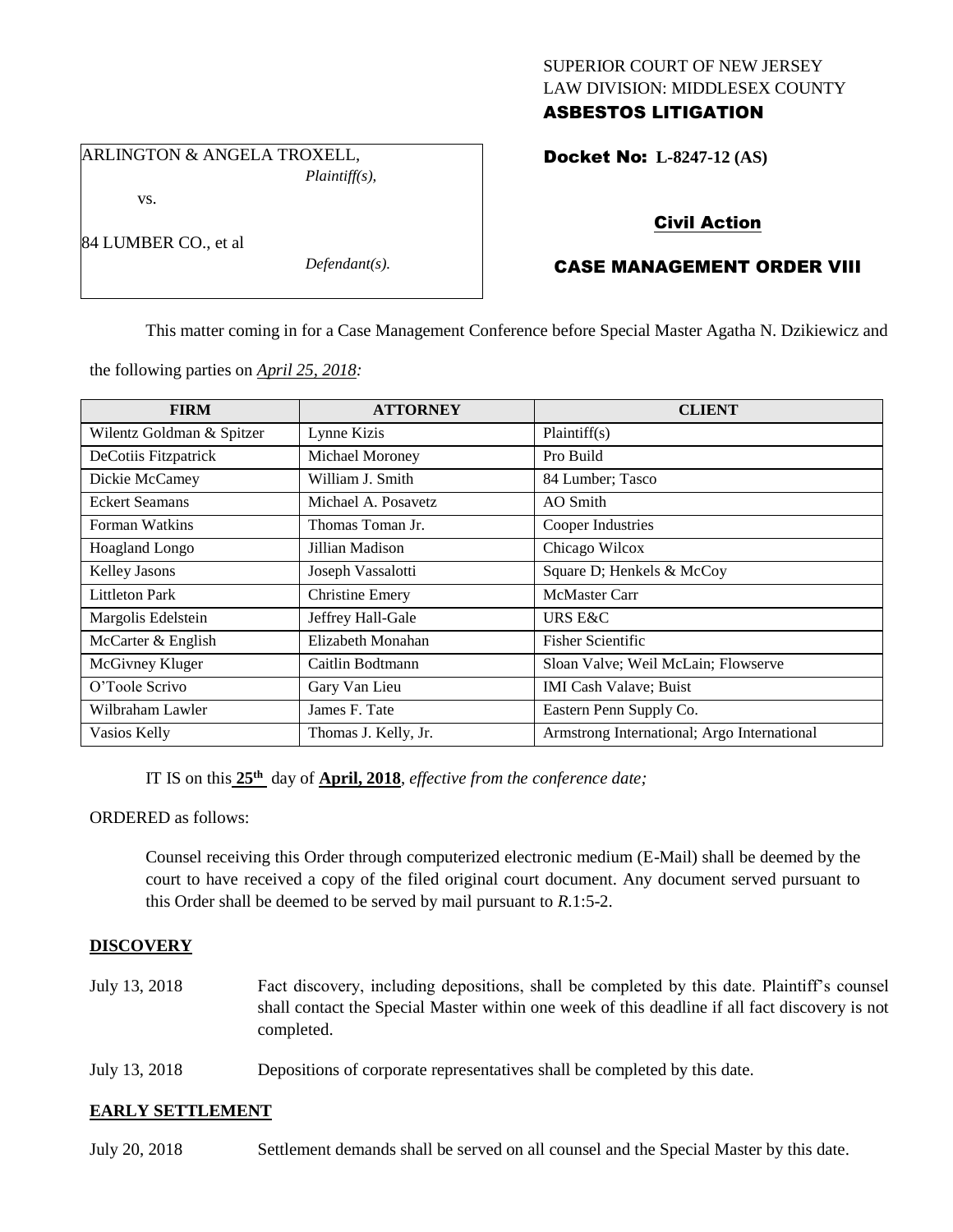## **SUMMARY JUDGMENT MOTION PRACTICE**

| July 20, 2018   | Plaintiff's counsel shall advise, in writing, of intent not to oppose motions by this<br>date. |
|-----------------|------------------------------------------------------------------------------------------------|
| August 3, 2018  | Summary judgment motions shall be filed no later than this date.                               |
| August 31, 2018 | Last return date for summary judgment motions.                                                 |

### **MEDICAL DEFENSE**

June 15, 2018 Defendants shall identify its medical experts and serve medical reports, if any, by this date. In addition, defendants shall notify plaintiff's counsel (as well as all counsel of record) of a joinder in an expert medical defense by this date.

October 1, 2018 Plaintiff shall serve a rebuttal and/or amended expert medical report, if any, by this date.

#### **LIABILITY EXPERT REPORTS**

- October 1, 2018 Plaintiff shall identify its liability experts and serve liability expert reports or a certified expert statement by this date or waive any opportunity to rely on liability expert testimony.
- November 16, 2018 Defendants shall identify its liability experts and serve liability expert reports, if any, by this date or waive any opportunity to rely on liability expert testimony.

#### **ECONOMIST EXPERT REPORTS**

- October 1, 2018 Plaintiff shall identify its expert economists and serve expert economist report(s), if any, by this date or waive any opportunity to rely on economic expert testimony.
- November 16, 2018 Defendants shall identify its expert economists and serve expert economist report(s), if any, by this date or waive any opportunity to rely on economic expert testimony.

#### **EXPERT DEPOSITIONS**

December 14, 2018 Expert depositions shall be completed by this date. To the extent that plaintiff and defendant generic experts have been deposed before, the parties seeking that deposition in this case must file an application before the Special Master and demonstrate the necessity for that deposition. To the extent possible, documents requested in a deposition notice directed to an expert shall be produced three days in advance of the expert deposition. The expert shall not be required to produce documents that are readily accessible in the public domain.

#### **PRE-TRIAL AND TRIAL**

July 31, 2018 The settlement conference previously scheduled on this date is **cancelled**.

September 25, 2018 @ 10:00am Settlement conference. All defense counsel shall appear with authority to negotiate settlement and have a representative authorized to negotiate settlement available by phone. Any request to be excused from the settlement conference shall be made to the Special Master no later than 4:00pm of the day prior to the conference.

 $\_$  ,  $\_$  ,  $\_$  ,  $\_$  ,  $\_$  ,  $\_$  ,  $\_$  ,  $\_$  ,  $\_$  ,  $\_$  ,  $\_$  ,  $\_$  ,  $\_$  ,  $\_$  ,  $\_$  ,  $\_$  ,  $\_$  ,  $\_$  ,  $\_$  ,  $\_$  ,  $\_$  ,  $\_$  ,  $\_$  ,  $\_$  ,  $\_$  ,  $\_$  ,  $\_$  ,  $\_$  ,  $\_$  ,  $\_$  ,  $\_$  ,  $\_$  ,  $\_$  ,  $\_$  ,  $\_$  ,  $\_$  ,  $\_$  ,